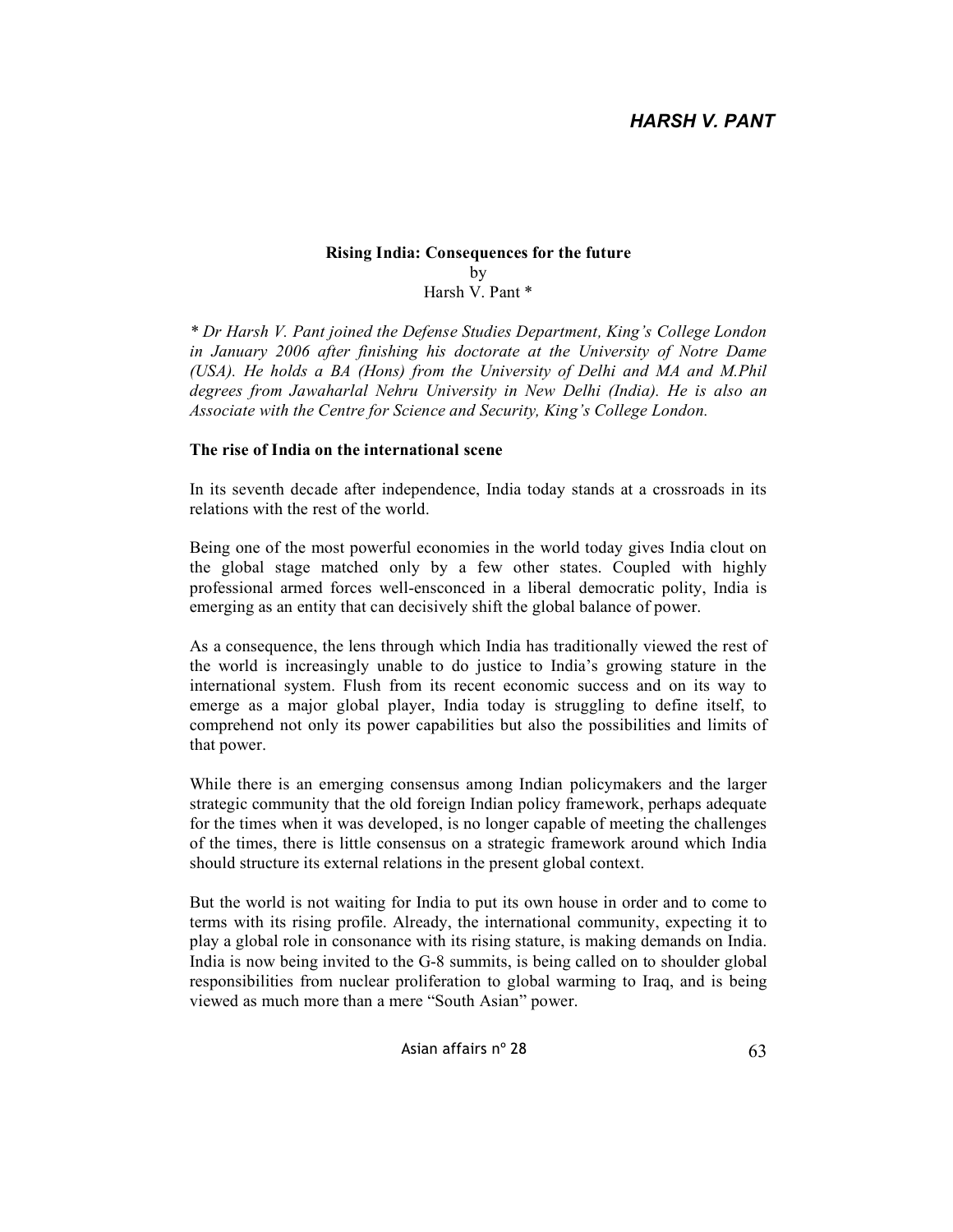For long, India had the luxury of being on the periphery of global politics from where it was relatively easy to substitute "sloganeering" for any real foreign policy. India, with some skill, used issues like third world solidarity and general and complete nuclear disarmament to make its presence germane on the international stage.

But international politics is an arena where outcomes are largely determined by the behavior of major powers. It is the actions and decisions of great powers that, more than anything else, determine the trajectory of international politics.

And being a minor power without any real leverage in the international system, India could do little of import except criticize the major powers for their "hegemonistic" attitudes. Today, as India itself has moved to the center of global politics with an accretion in its economic and military capabilities, it is being asked to become a stakeholder in a system that it has long viewed with suspicion.

As a consequence, howsoever difficult it may seem, India will have to come to terms with this new reality. India is a rising power in an international system that is in flux, and it will have to make certain choices that probably will define the contours of Indian foreign policy for years to come. The stakes are too high for India as well as the international community. Not surprisingly, this is engendering a debate in India on various foreign and security policy issues that is as remarkable for its scope as it is for its intensity…

### **A rise in difficult time**

India is debating the choices it faces on foreign policy like it has never done before and the rise of its profile and stature at a time where the fissures in foreign and security policy issues are out in the open. Thus Indian foreign and security policy is currently grappling with a range of issues that are controversial but central to the future of Indian global strategy. These include, but are not limited to, India's relations with the United States; the idea of a strategic triangle involving Russia, China, and India; India's nuclear doctrine and its impact on the emerging civilmilitary relations; India's position on the ballistic missile defense system; India's relations with Iran and Israel; and India's quest for energy security.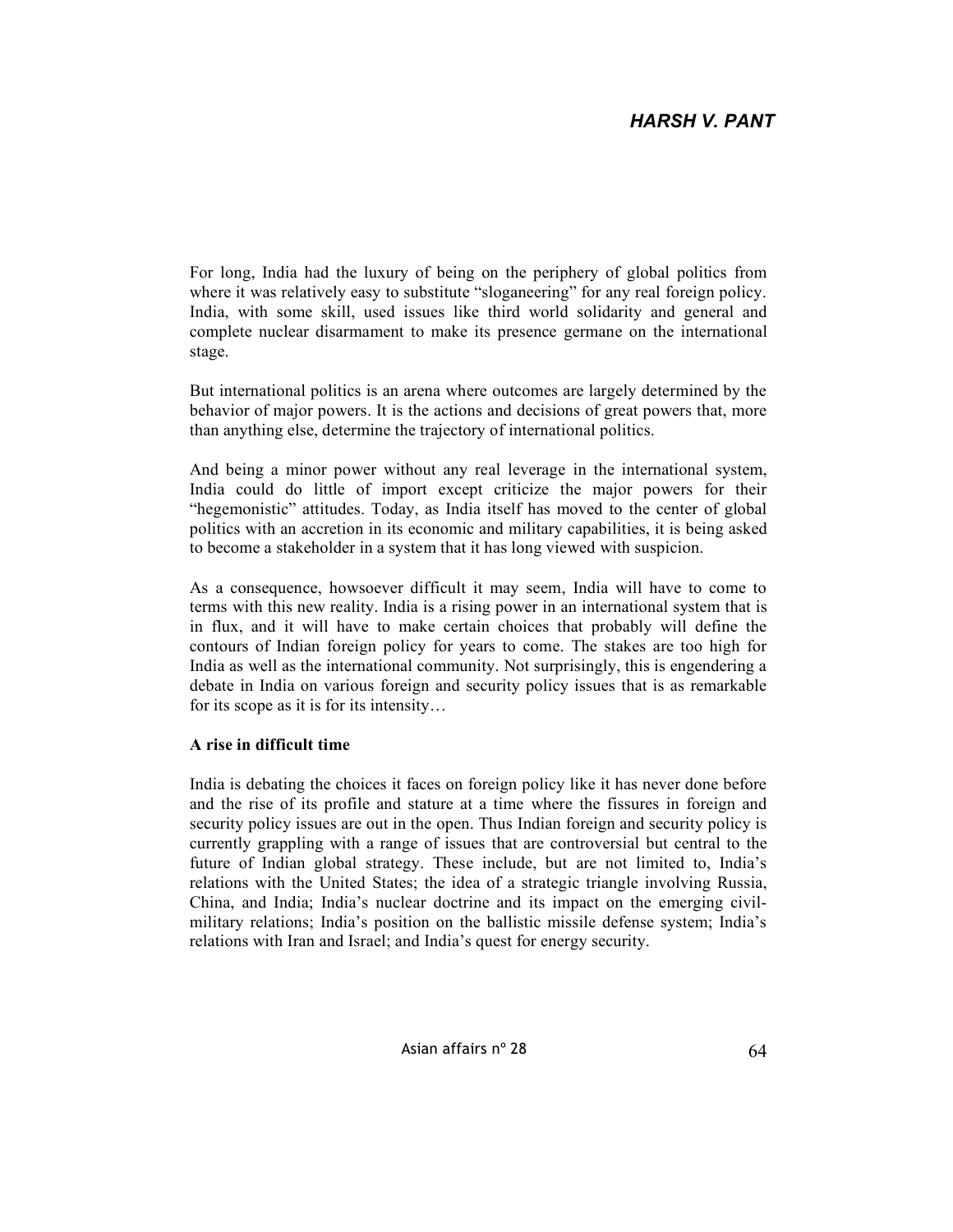On almost all these issues, there is an intense debate in the Indian polity and the strategic community, and how this debate resolves itself will, in many ways, determine the direction of Indian foreign policy for years to come.

Today Indian policy stands divided on fundamental foreign policy choices facing the nation. What Walter Lipmann wrote for US foreign policy in 1943 applies equally to the Indian landscape of today. He had warned that the divisive partisanship that prevents the finding of a settled and generally accepted foreign policy is a grave threat to the nation. *"For when a people is divided within itself about the conduct of its foreign relations, it is unable to agree on the determination of its true interest. It is unable to prepare adequately for war or to safeguard successfully its peace (*1). In the absence of a coherent national grand strategy, India is in the danger of loosing its ability to safeguard its long-term peace and prosperity.

There is clearly an appreciation in the Indian policy-making circles of India's rising capabilities. It is reflected in a gradual expansion of Indian foreign policy activity in recent years, in India's attempt to reshape its defense forces, in India's desire to seek greater global influence.

But all this is happening in an intellectual vacuum with the result that micro issues dominate the foreign policy discourse in the absence of an overarching framework. Since foreign policy issues do not tend to win votes, there is little incentive for political parties to devote serious attention to them and the result is an ad hoc response to various crises as they emerge.

The ongoing debates on the US-India nuclear deal, on India's role in the Middle East, on India's engagements with Russia and China in the form of the so-called "Strategic Triangle," on India's energy policy are all important but ultimately of little value as they fail to clarify the singular issue facing India today: What should be the trajectory of Indian foreign policy at a time when India is emerging from the structural confines of the international system as a rising power on way to a possible great power status?

Answering this question requires one big debate, a debate perhaps to end all minor ones that India has been having for the last few years. However much Indians like to be argumentative, a major power's foreign policy cannot be effective in the absence of a guiding framework of underlying principles that is a function of both the nation's geopolitical requirements and its values. India today, more than any

Asian affairs n° 28  $65$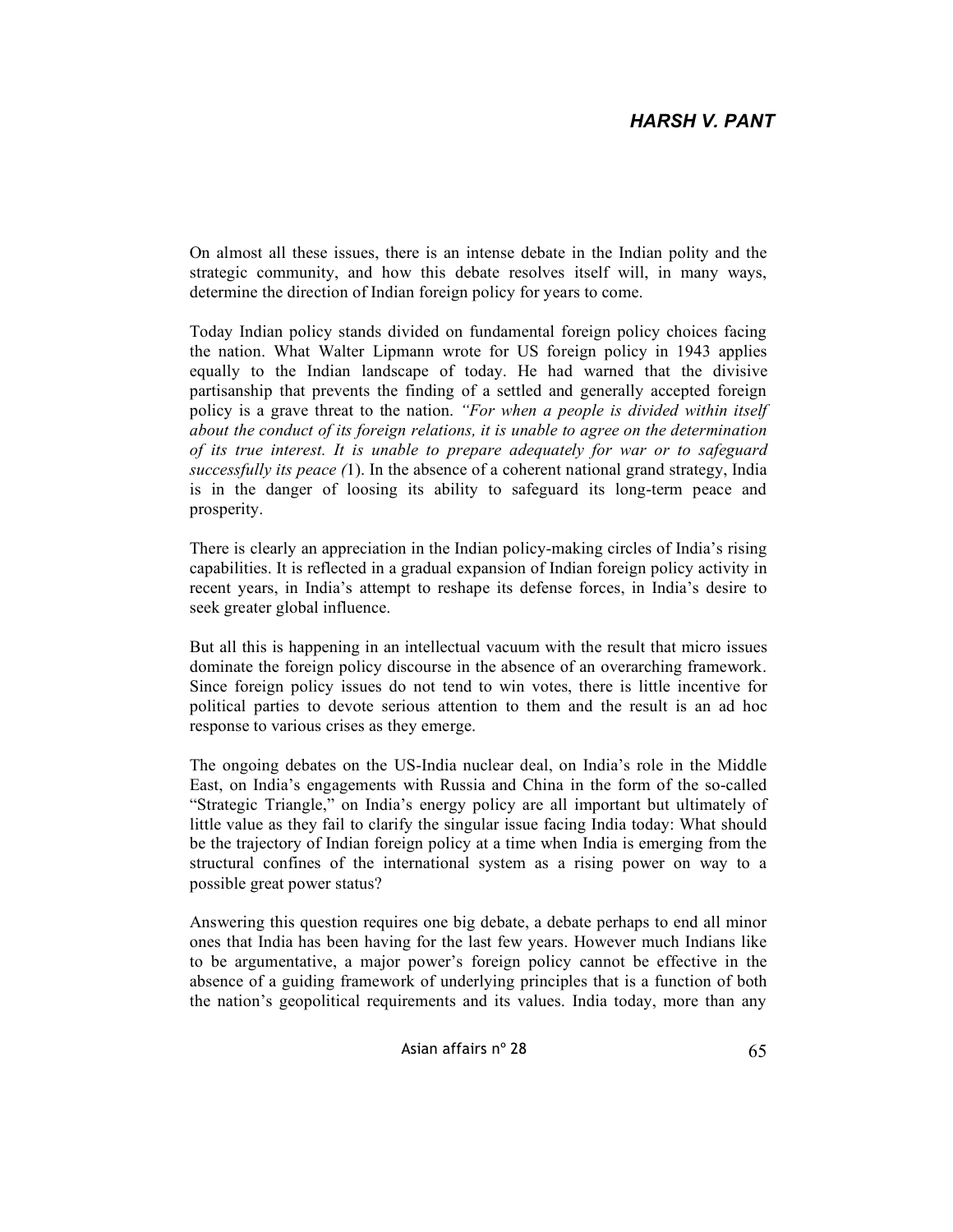other time in its history, needs a view of its role in the world quite removed from the shibboleths of the past. The rest of the world is eagerly waiting for this one big debate…

# **The US-India love-hate affair**

The state of affairs between the United States and India is best expressed in the recent civilian nuclear energy cooperation pact. This pact is not an end in itself for either India or the United States. It is about the need to evolve a strong strategic partnership between the world's biggest and most powerful democracies at a time when democracy promotion is at the centerpiece of the U.S. foreign policy agenda.

To be sure, nonproliferation is an important goal for the United States, but by making India part of the global nonproliferation architecture, the United States will only be strengthening the broader regime. Despite its long-standing opposition to the nonproliferation regime, India has so far been an exceptionally responsible nuclear power, never having sold or traded nuclear technology, and this deal gives further incentives to India to try to maintain and strengthen the nuclear regime.

With the global balance of power in flux, the United States and India are both trying to adjust to the emerging new realities, and the U.S.-India nuclear deal is an attempt to craft a strategic partnership that can serve the interests of both states in the coming years. The U.S.-India civilian nuclear cooperation agreement is just a first step toward a future realignment of global power.

While US-India ties may not suffer in the long run if the nuclear deal does not come through in light of growing convergence of Indian and American interests, India is unlikely to get the same favorable terms next time whenever the deal comes to be re-negotiated even as India's need for nuclear fuel supplies and advanced technologies will only keep on growing.

India's liberation from the crippling technology-denial regime will remain the priority of successive Indian governments and engagement with the US would be the only way out. And so India will be back to square one with the difference being a lack of confidence on the part of India's global interlocutors in Indian government's ability to deliver on its commitments and an unwillingness of future US Administrations to walk the extra mile with India. It is not a position India would prefer to be in. India, in many ways, is a natural partner of the US as the world's pre-eminent power adjusts to a reconfiguration in the global distribution of

Asian affairs  $n^{\circ}$  28 66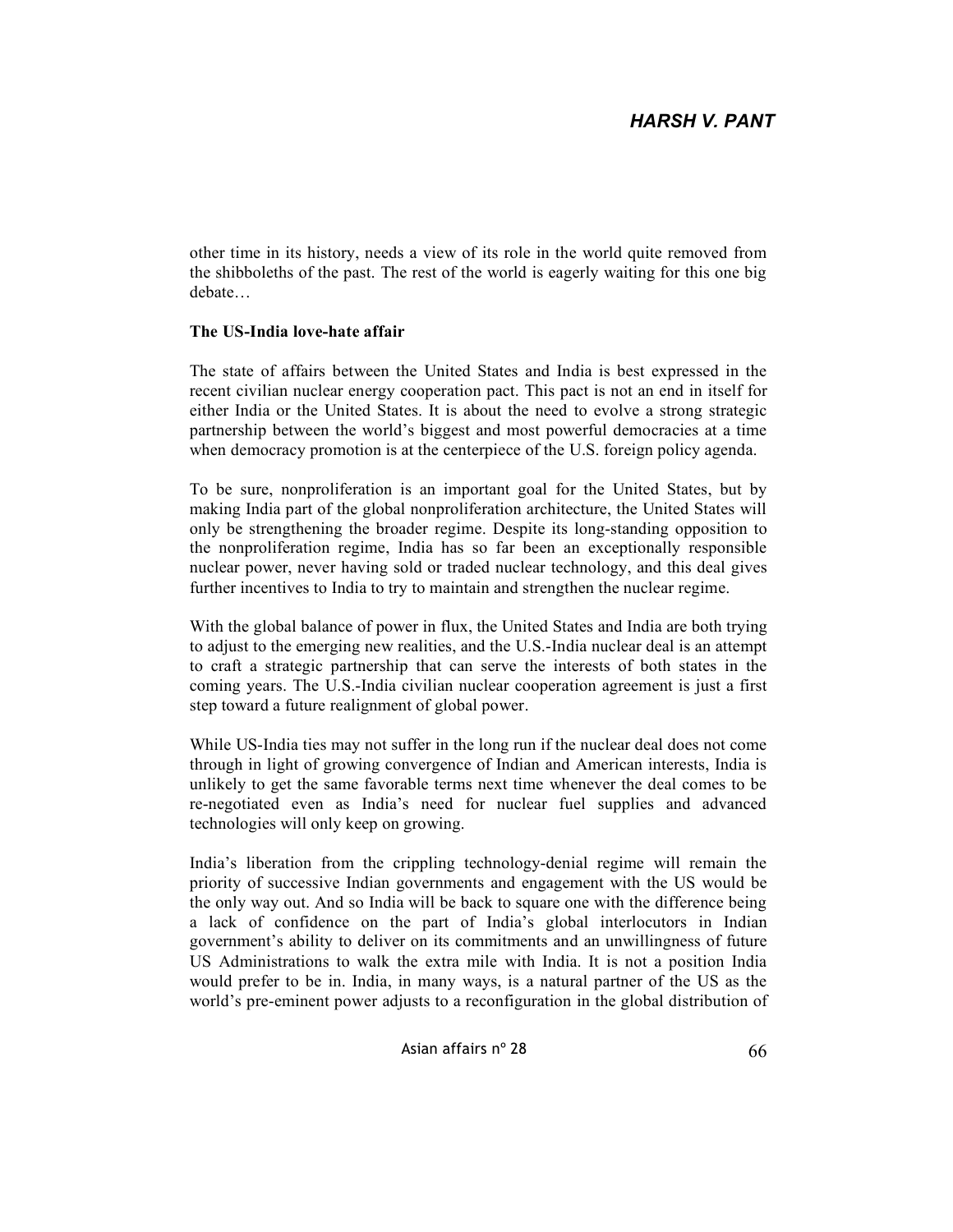power. However, neither the US nor India are used to partnerships among equals and India remains too proud, too argumentative and too big a nation to reconcile as a junior partner to any state, including the US. How the two democracies adjust to this reality will shape the future of their relationship…

# **Counterbalancing the United States power: a pipe dream?**

The present structure of the international system gives the United States enormous advantages in its dealings with the rest of the world because of the unprecedented power it enjoys. This gives the United States a certain indispensable quality in so far as other states are concerned, because it has much to offer be it in terms of military protection, economic development, or even the force of its ideas—and that too on its own terms.

So, while Russia, China, and India have tried to engage the United States in various forms, they have found it difficult to overcome their distrust of each other. And as one of the three becomes more powerful, the other two might be more willing to balance it, maybe even with the United States, than join its bandwagon to create a global equipoise to U.S. power (2). The political and economic costs of countering U.S. power are not only too high but the very idea of counterbalancing the United States also is, in my view, unrealistic for Russia, China, and India, given the current distribution of power in the global system. Conversely, it is worth their efforts to try to prevent the emergence of each other as a global power, possibly even with the help of the United States.

As a consequence, given the centrality of the United States to the present global political and economic order, Russia will never want to join the Chinese political and economic sphere, because the United States has much more to offer it politically and economically. The same goes for China, which gained enormously from its economic ties with the United States, and a declining Russia and stilleconomically weak India do not show much promise (3).

India, afraid of China and not too optimistic about Russia's prospects, has all the reasons not to make its U.S. policy contingent on the sensitivities of other states. The result is that each of the three countries has been at pains to explain to the United States that their attempts to come closer to each other are in no way directed at the United States, lest the United States might take an exception.

William Wohlforth has argued that even as many countries talk of counterbalancing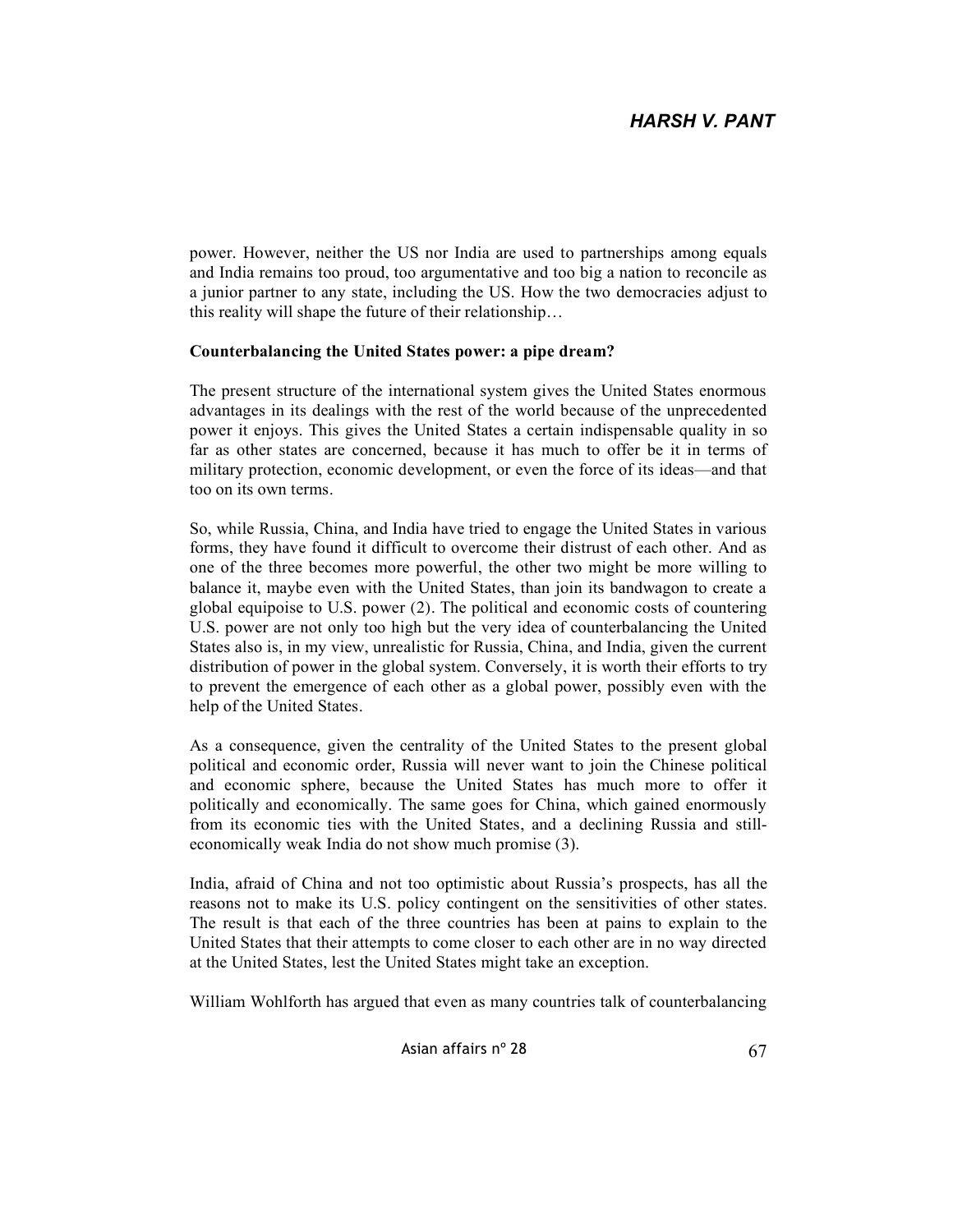# *HARSH V. PANT*

the U.S. power, in practice they actually bandwagon with the United States (4).

In the case of Russia, China, and India, however, even the talk has never been about creating a counterpoise to the United States. This is because the three states recognize the heavily skewed distribution of power in the present international system and the importance of the United States in their foreign policy calculus.

The international system today is dominated by the United States to such an extent that even three major players in global politics like Russia, China, and India together cannot make any appreciable difference to the system. Also, these three states have to travel a long distance before they can overcome their mutual distrust, if at all they aspire to pose a cohesive challenge to the United States. This makes it rather safe to conclude that despite all the rhetoric of a Moscow-Beijing-Delhi strategic triangle, there is little possibility of this idea coming to fruition any time soon…

### **The energy challenge**

Both China and India are reorienting their foreign policies to tackle the "energy challenge" they face. Though there seems to be an acknowledgement at the highest echelons of both governments that they should play a constructive role in enhancing global energy security, in practical terms it has only translated into bilateral deals between the two Asian states and major oil exporters (5).

Some evidence of cooperation notwithstanding, facts seem to be supporting the contention that China and India are pursuing *"a relatively narrow, zero-sum, neomercantilist approach to energy security,"* with the concomitant risk that "energy could become a major source of future tension between the two countries" (6).

In India, which is witnessing a rise in the demand for oil second only to China, vulnerabilities remain much greater. Given its lack of strategic reserves and an unwillingness on the part of the political class to evolve a consensus on how to seriously address the fundamentals of energy policy, the next few years can be very critical if India wants to hold on to its present growth rates.

While it may make economic sense for the Asian giants to cooperate in their quest for energy security as they scour around the world for energy assets and diversifying their supply lines, the political realities make it highly likely that the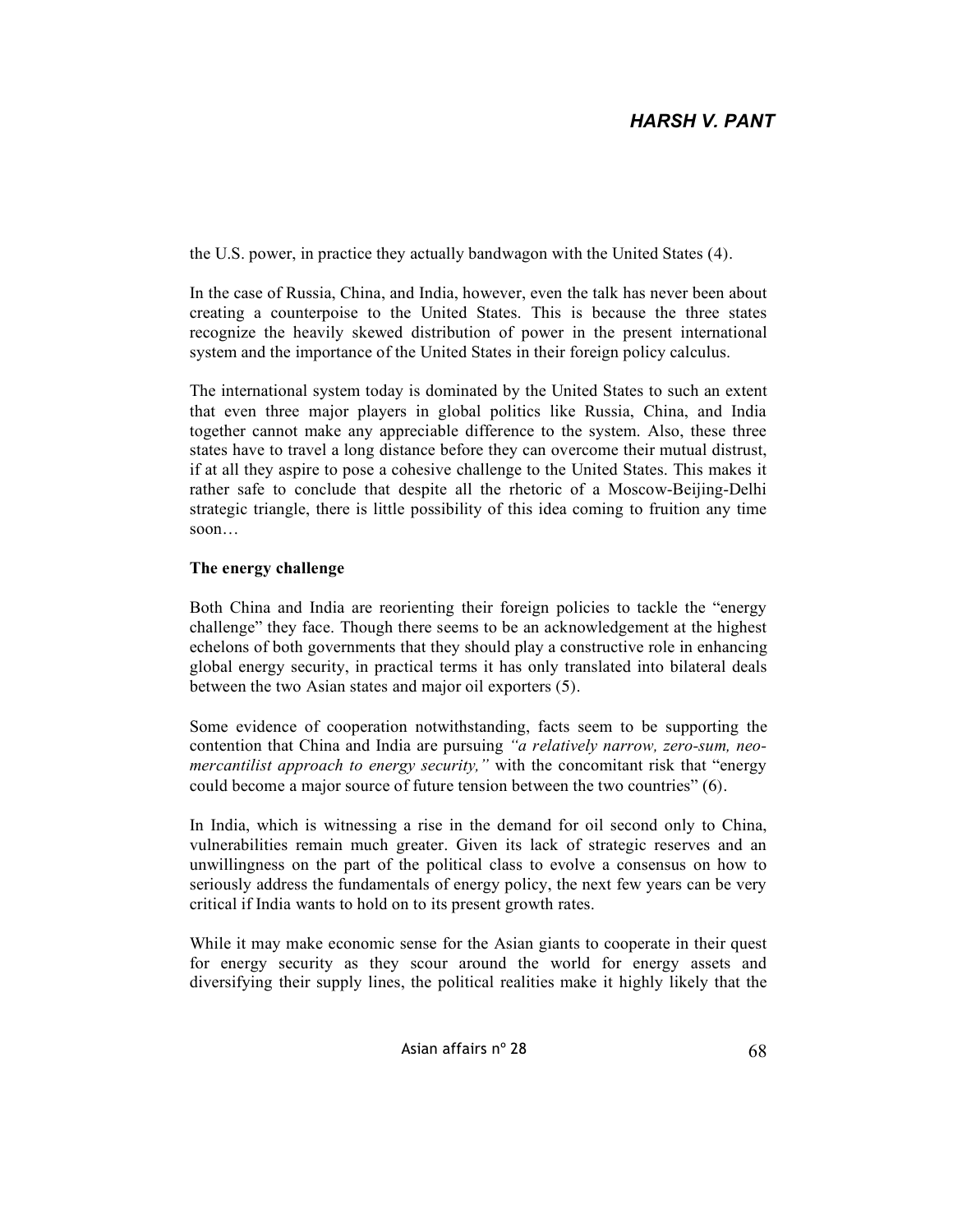# *HARSH V. PANT*

Sino-Indian energy relationship will remain largely competitive, if not outright conflictual, in the coming years.

Moreover, China is way ahead of India in terms of acquisitions and resources to which India has only recently started reacting proactively. This is not good news for the global energy markets that are already in turmoil and may see more instability in the future if the two major energy consumers decide to go all out in competing with each other. Indian foreign policy will have to find a way out of this conundrum so that even as India tries to serve its energy security needs, it does not come into a direct conflict with China.

This, more than any other issue, will consume Indian diplomacy in the next few years.

*The current paper is an extract made by the author of his book: Contemporary Debates in Indian Foreign and Security Policy: India Negotiaties Its Rise in the International System (New York: Palgrave Macmillan, 2008)*

#### ❆❆❆❆❆❆